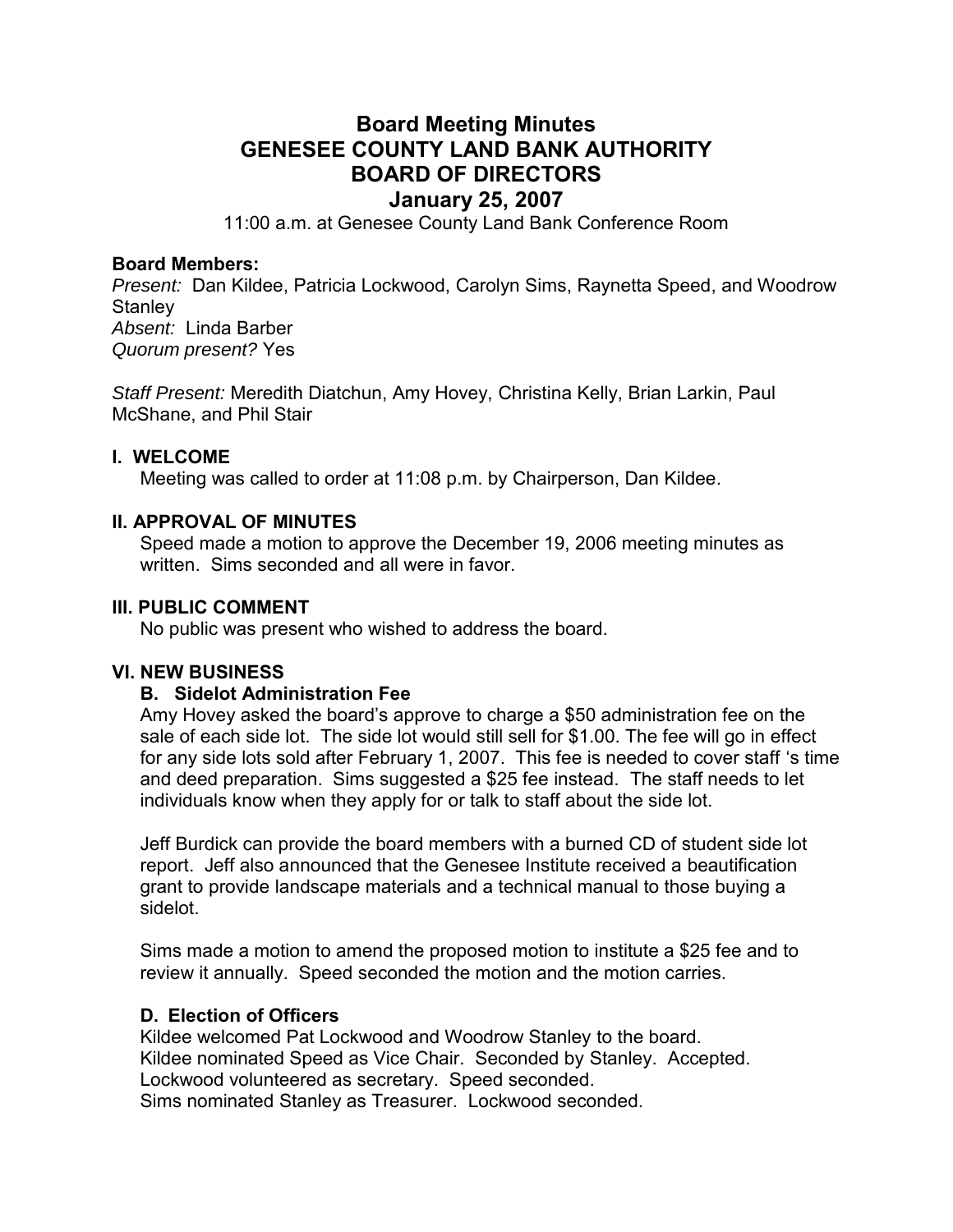#### **E. MSHDA Resolution**

Lockwood made a motion to accept a \$304,500 grant to complete 9 rehabs in the River District. Sims seconded and all were in favor. Motion carries.

## **F. Burton Agreement**

The Land Bank owns a single family structure in Burton. Burton will demo it and sell it at cost or split the cost with us. Kildee wants to insure that any shortage will not be assessed to the new property owner. This will be put in the cover letter. Stanley made a motion to enter into this agreement. Lockwood seconded. All were in favor the motion carries.

## **G. Land Bank Center Condominium Agreement**

The approved condo document separates one parcel into 11. The CRIM wants one of them. Other units could be for sale at a later date. Lockwood made a motion to approval the Condominium agreement. Speed seconded. All were in favor and the motion carries.

#### **Addendum to purchase agreement**

Our plan is to use the CRIM money to pay for the condominiumizing. The CRIM is paying \$475,000 for the structure, with \$110,000 down, \$200,000 on a land contract, and \$165,000 in Land Bank equity. Equity could be repaid through CRIM sponsorships. Land Bank is trying to pay for the Land Bank Center before moving onto other big projects. Stanley made a motion to allow Kildee to sign the document. Speed second. All were in favor and the motion carries.

Speed asked Hovey about the Durant. Hovey said that the proposals will go out this week to the Structural Engineers.

# **V. NEW BUSINESS**

#### **A. Sales Report**

#### **2. Request for foreclosed property owner to reacquire property**

Ms. Rosetta Luster requests to reacquire her rental at 1716 Adams Ave which was foreclosed on March 31, 2006. She currently has taxes owing on other property. The house would sell for around \$6,000. The foreclosure was done correctly.

Stacie Hunt was at the meeting with Ms. Luster.

The property was removed from the auction by the Treasurer. Stair recommends that she pay all her back taxes plus \$6000 for the house.

Lockwood stated that the Treasurer's office procedures are in place and working. It is up to the homeowner to have the correct address on file.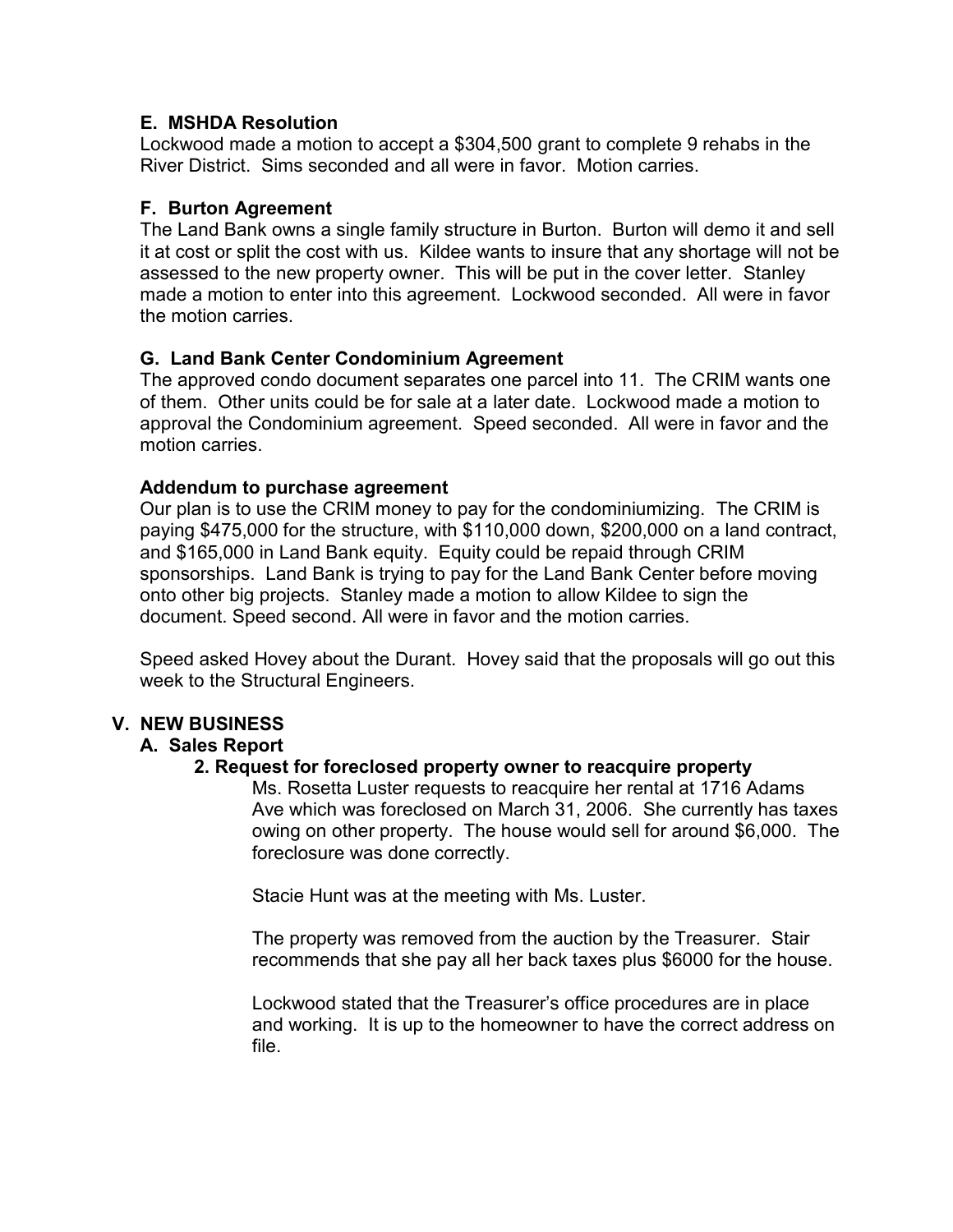Stanley made a motion to sell her the house for \$6000 minus money put into improvements. The Land Bank needs in cash the taxes, plus 2006 taxes. The time frame for the pay back is up to the executive director. Approve exception to policy to not reconvey. Approve exception to sell property to someone in forfeiture. Authorize staff to reconvey. Sims seconded and all were in favor. Motion carries.

#### **1. Conflict of Interest issue.**

Americorp worker's mom wants to buy a home from us. Policy states that we cannot sell a home to a staff member. We are an Americorp work site. Lockwood made a motion that there is no violation of conflict and staff can proceed with any action. Sims seconded and all were in favor. Motion carries.

#### **A. Sales Report**

Stair gave the sales report. There was \$265,000 in sales in the 2005-2006 fiscal year. A sale of \$275,000 for a vacant lot behind Applebee's happened in January and will hit the tax roles next year. Stanley made a motion to accept the sales report as given. Sims seconded and all were in favor. The motion carries.

#### **C. Brownfield Plan Powerpoint Presentation**

Christina Kelly's battery died on the computer so she talked the board members through the handouts. The current brownfield plan is an amendment to the original \$5 million bond. This is the primary source of funding for Land Bank demolitions. Kelly mentioned that she needs the help of the board members to get this through the political process.

 Lockwood would like to see an overall city development plan. Brian Larkin will get the development map to Meredith Diatchun for the board.

 Lockwood made a motion to approve the brownfield plan. Stanley seconded and all were in favor. The motion carries.

 The board is invited to a luncheon to learn more about the current brownfield plan on Feb 22<sup>nd</sup>. Invites will be mailed out to them.

#### **IV. FINANCIAL REPORT**

 Paul McShane gave the first quarter financial report. The audit statement is coming next meeting.

#### **VII. ADJOURN**

Meeting was adjourned at 1:07 PM.

Respectfully submitted by Meredith Diatchun.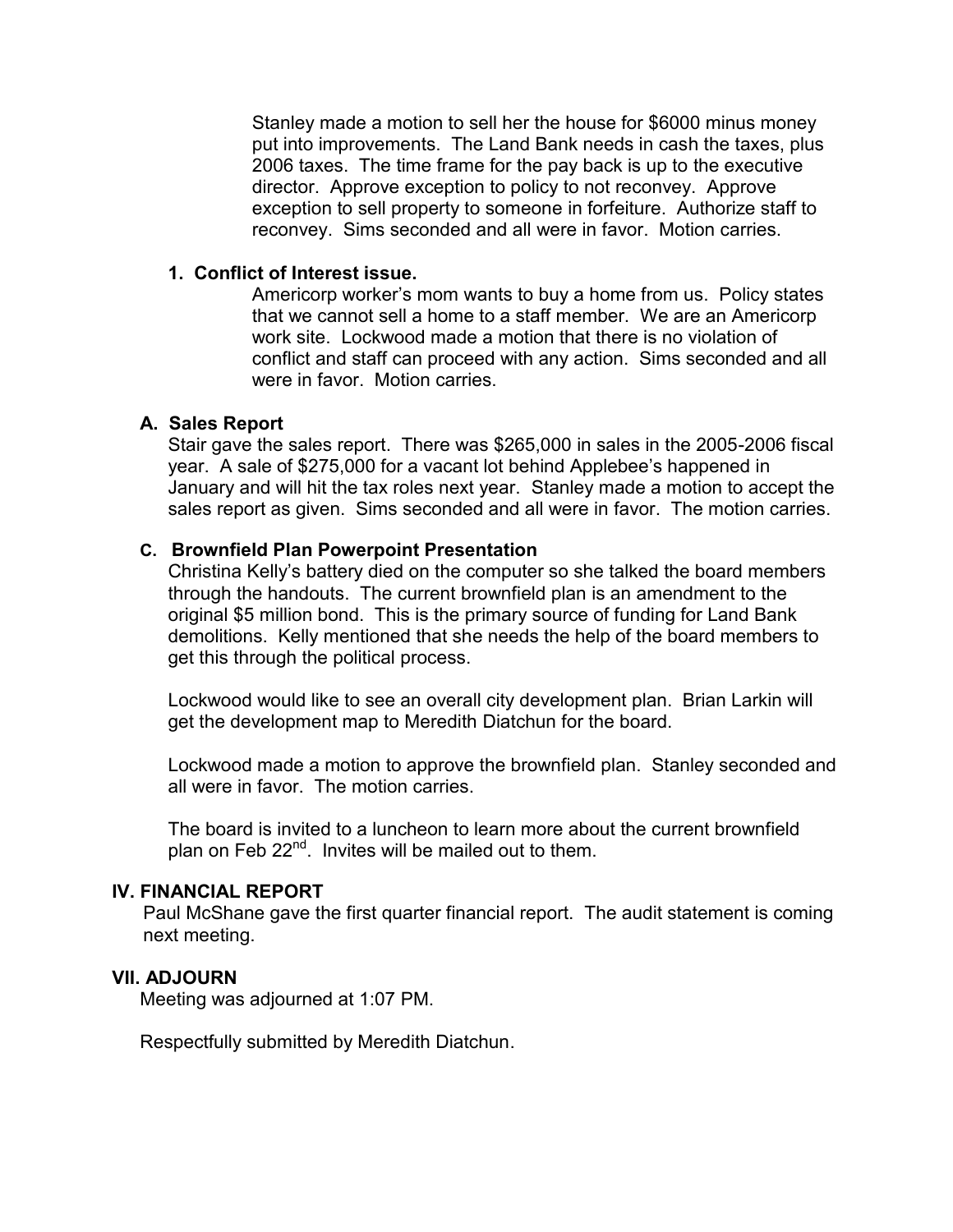# **Board Meeting Minutes GENESEE COUNTY LAND BANK AUTHORITY BOARD OF DIRECTORS March 8, 2007**

4:00 p.m. at Genesee County Land Bank Conference Room

#### **Board Members:**

*Present:* Dan Kildee, Patricia Lockwood, Carolyn Sims, and Raynetta Speed *Absent:* Linda Barber and Woodrow Stanley *Quorum present?* Yes

*Staff Present:* Jeff Burdick, Meredith Diatchun, Amy Hovey, Brian Larkin, Paul McShane, Phil Stair and Jon Care

#### **I. WELCOME**

Meeting was called to order at 4:14 p.m. by Chairperson, Dan Kildee.

#### **II. APPROVAL OF MINUTES**

Speed made a motion to approve the January 25, 2007 meeting minutes as written. Lockwood seconded and all were in favor.

#### **III. PUBLIC COMMENT**

Tony Martin from HUD informed us of the number of homeless people. 754,000 are homeless on any given night. That means 2222 on any given night in Genesee County. 85% of those are unsheltered. HUD is giving \$1.3 mill to Genesee County groups to help these people. They want to increase African American homeowner rate. Sims and Speed both expressed an interest in getting more information.

A member of the public stood up and mentioned that the green paint that the Land Bank uses to mark its property could be confused with the same color paint that is used to mark for new meters. Amy Hovey mentioned that the Land Bank could change paint colors.

#### **IV. FINANCIAL REPORT-AUDIT**

Dionne from Yeo & Yeo and Paul McShane gave the financial report on the audit. Assets are up since acquiring the Genesee Business Center; but also a loss of \$600,000 over the year. The information is fairly represented; this is the highest rating that they can give. Their suggestions to make business better would require additional help in the accounting department. Lockwood made a motion to accept the audit. Speed seconded and all were in favor. Motion carries.

#### **V. OLD BUSINESS**

#### **A. Update on Genesee Business Center**

The Parking Carma lease is in the final stages of being drafted. On March 21<sup>st</sup> there is a realtor meeting so we can show them the space and get their help on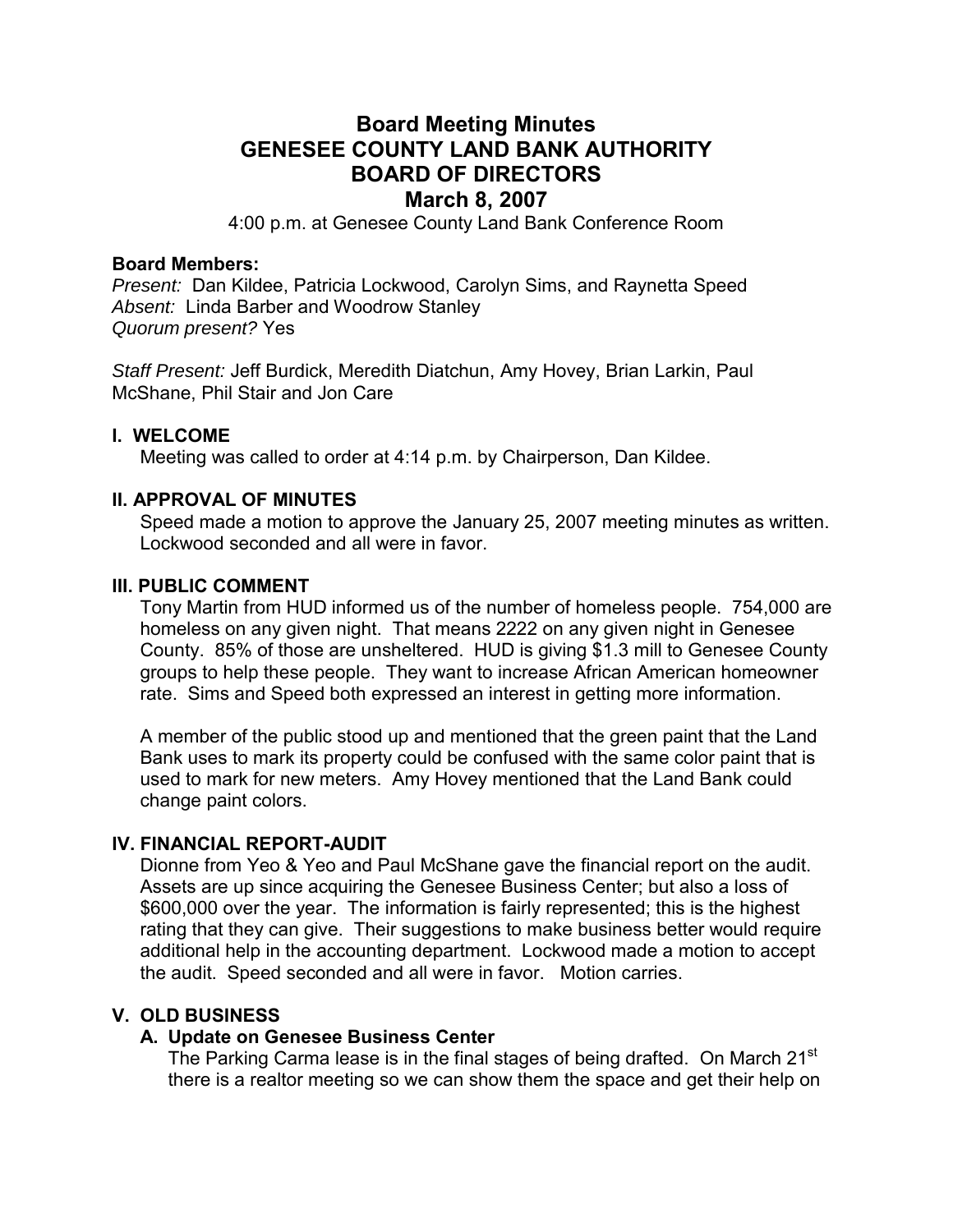renting it. We are applying for a C.S. Mott grant to help cover the costs of the building. The relationship with the Chamber is improving.

### **B. Berridge Hotel**

There was small fire in the Berridge a couple of weeks ago. The fire affected two rooms; we have insurance on the building. The cause has not yet been determined.

## **C. Durant Hotel**

Structural engineers will rest the foundation to see if the basic structure has integrity before making a large investment into it. Should have the report done by the next board meeting. When that's done then an RFP for architectural services will go out.

## **D. Citizen Advisory Report**

We will discuss that later in the meeting.

## **VI. NEW BUSINESS**

#### **A. Sales Report**

#### **1. Sales**

The sales report looks a little different. We have a new way of retrieving information to eliminate human error. As you can see from the report, there was a big sale in January. The side lot letter went out so you also see a lot of those being sold.

Genesee Institute received a grant to do some recommendation from student reports. We will be providing a landscaping kit for new side lot owners who want it.

# **2. Removal of deed restriction on land use for Gander Mountain sale to I.T. T.**

The previous owners put a deed restriction on the deed for their own benefit. Now the restriction is in the way for a new development. The lawyers are asking that all parent parties to sign off on the deed restriction.

Lockwood wanted this property offered to the drain commissioner. Speed made a motion to accept the sales report as given. Lockwood seconded and all were in favor. The motion carries.

Lockwood made a motion to release the deed restrictions to get property back into sellable condition with the addition to contact the drain commissioner first. Sims seconded and all were in favor. The motion carries.

#### **B. Accept CS Mott Grant**

This is a \$125,000 grant towards the Stone Street project. It includes the new construction project of 8 homes. The city has verbal agreed to \$325,000 contribution also. Speed asked about the time frame. Land Bank is ready; we need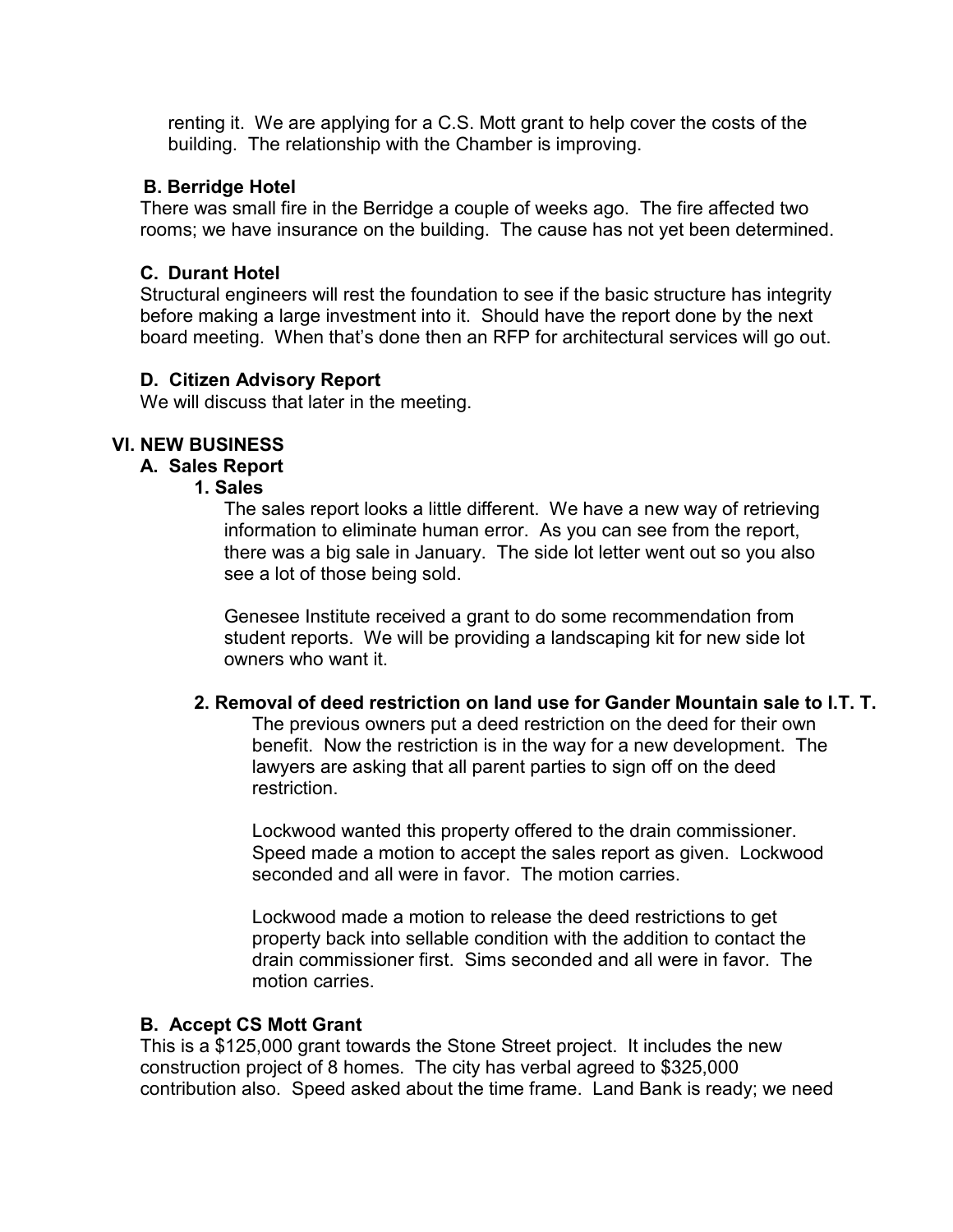to buy the city lot; construction should start in May. Sims asked about the infrastructure being updated. That is a city issue. Speed made a motion to accept the grant. Lockwood seconded. All were in favor. The motion carries.

### **C. MSHDA grant for Berridge project**

Speed made a motion to accept a \$200,000 grant to help with the construction costs of the Berridge Hotel. Sims seconded and all were in favor. The motion carries.

### **D. Personnel changes**

As of March 12th, we will be sharing the rehab specialist with the planning department. We will be using about 50% of his time by contracting him out on a per project basis. This will show us a \$75,000 savings to our operating budget.

The additional transaction clerk we let go. Since we were six months without the Brownfield fund we supported the demo specialist.

Need to approve accountant/clerk position. This will save us \$43,000 per year. Lockwood suggested that the Land Bank give its self time to complete recommendations from Yeo & Yeo and then report back to the board.

Membership of the board. Two positions need to be addressed. Linda Barber's term has expired and there is a seventh seat on the board which hasn't been filled. Lockwood made a motion to send a written request to the county commission to fill the positions. Sims seconded and all were in favor. Motion carries.

Jon Care will become the authority over the Land Bank and the post foreclosure properties. Exact time of transition is not definite.

Speed appreciates Amy Hovey's hard work during her time of interim director.

#### **VII. ADJOURN**

Meeting was adjourned at 5:25 PM.

Respectfully submitted by Meredith Diatchun.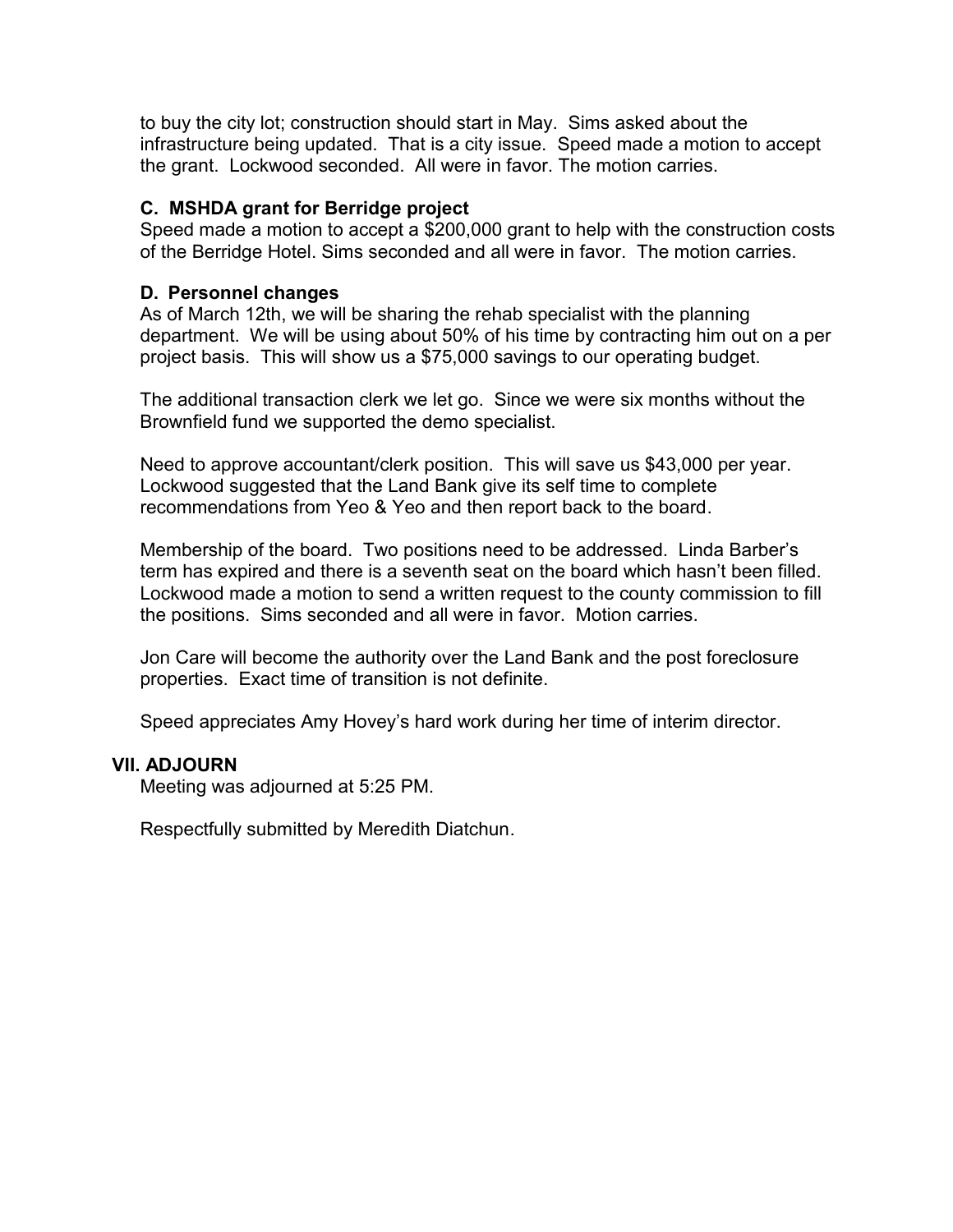# **Board Meeting Minutes GENESEE COUNTY LAND BANK AUTHORITY BOARD OF DIRECTORS April 19, 2007**

11:00 a.m. at Genesee County Administration Auditorium

#### **Board Members:**

*Present:* Dan Kildee, Patricia Lockwood, Carolyn Sims, Raynetta Speed and Woodrow **Stanley** *Absent:* Linda Barber *Quorum present?* Yes

*Staff Present:* Jeff Burdick, Meredith Diatchun, Brian Larkin, Paul McShane, Phil Stair and Jon Care

#### **I. WELCOME**

Meeting was called to order at 11:15 a.m. by Chairperson, Dan Kildee.

#### **II. APPROVAL OF MINUTES**

Speed made a motion to approve the March 8, 2007 meeting minutes as written. Stanley seconded and all were in favor.

#### **III. PUBLIC COMMENT**

Tony Paladino reported that the non-profits got together and discussed their development plans for the eastside. A report will be coming from Jeff Burdick.

#### **IV. FINANCIAL REPORT**

Handouts were given before the meeting. Stanley made a motion to accept the report. Lockwood seconded and all were in favor. Motion carries.

#### **V. OLD BUSINESS**

#### **A. Update on Genesee Business Center**

The original money has been sent and The Land Bank has requested additional funds from the C.S. Mott Foundation. A lease has been signed with Parking Carma.

#### **B. Berridge Hotel**

Amy Hovey is not here today so we do not have an update.

#### **C. Citizen Advisory Report**

New President is Tony Tuner. Their next meeting is next Tuesday; however a Greening Strategy subcommittee has been meeting.

Raynetta asked about the Durant Hotel since she did not see it on the agenda. Dan Kildee mentioned that the engineering study will soon be completed.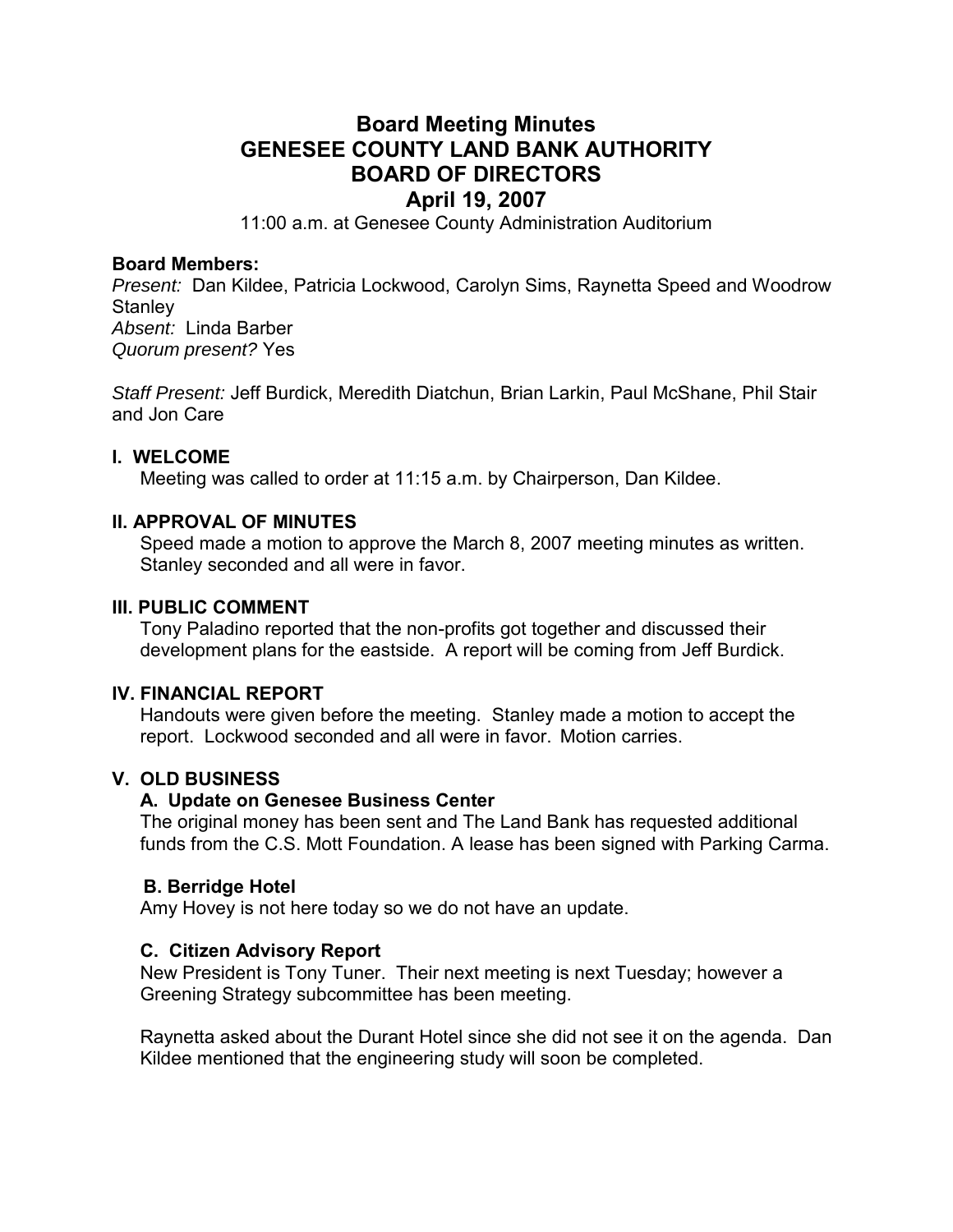# **VI. NEW BUSINESS**

### **A. Sales Report**

### **1. Sales**

Phil Stair gave the sales report. There is also a recap sheet along with the sales report and the information on it includes the 2007 foreclosures. In the next two weeks the staff will take pictures and inspect the newest properties. 79 properties were re-foreclosed on. 77 of those were sold at auction and only 2 through the Land Bank. This tells us that we need to be careful what goes to auction.

Lockwood made a motion to accept the sales report, Stanley seconded and all were in favor. Motion carries.

Sims asked about the sales report. She inquired if Sheldon (page 5 of the sales report), who bought property behind his business, could expand onto the property or use it for a parking lot. Stair said that the Land Bank was not restricting the property and he would have to comply with the local zoning ordinances.

Board may need to revisit \$1 sidelot program to cover administrative fees. Will review costs at budget time.

#### **2. Land Contract Admin Fee Policy**

Land Bank staff spends time writing and enforcing 2-3 year land contracts. A suggested fee of \$100 to write it up and a \$2.00 payment processing fee will help cover administration expenses. Stanley made a motion to institute the suggested land contract fees. Sims seconded and all were in favor. Motion carries.

#### **3. Multi-lot purchase**

# **a. Damascus Holy Life Baptist Church**

The church has already bought three lots this year and requested the additional lots also. Speed made a motion to approve the land transfer. Stanley seconded and all were in favor. Motion carries.

#### **b. Cedar Street Children's Center**

The center would like to buy four lots for expansion of their property to use as green space. Stanley made a motion to approve the land transfer. Sims seconded and all were in favor. Motion carries.

#### **c. Career Alliance/Youth Build**

Career Alliance would like to purchase six parcels. L.I.S.C. suggested proceeding. They want one house on four lots, L.I.S.C. suggested two houses instead. Career Alliance offered to make a presentation. Lockwood made a motion to approve the land transfer. Stanley seconded and all were in favor. Motion carries.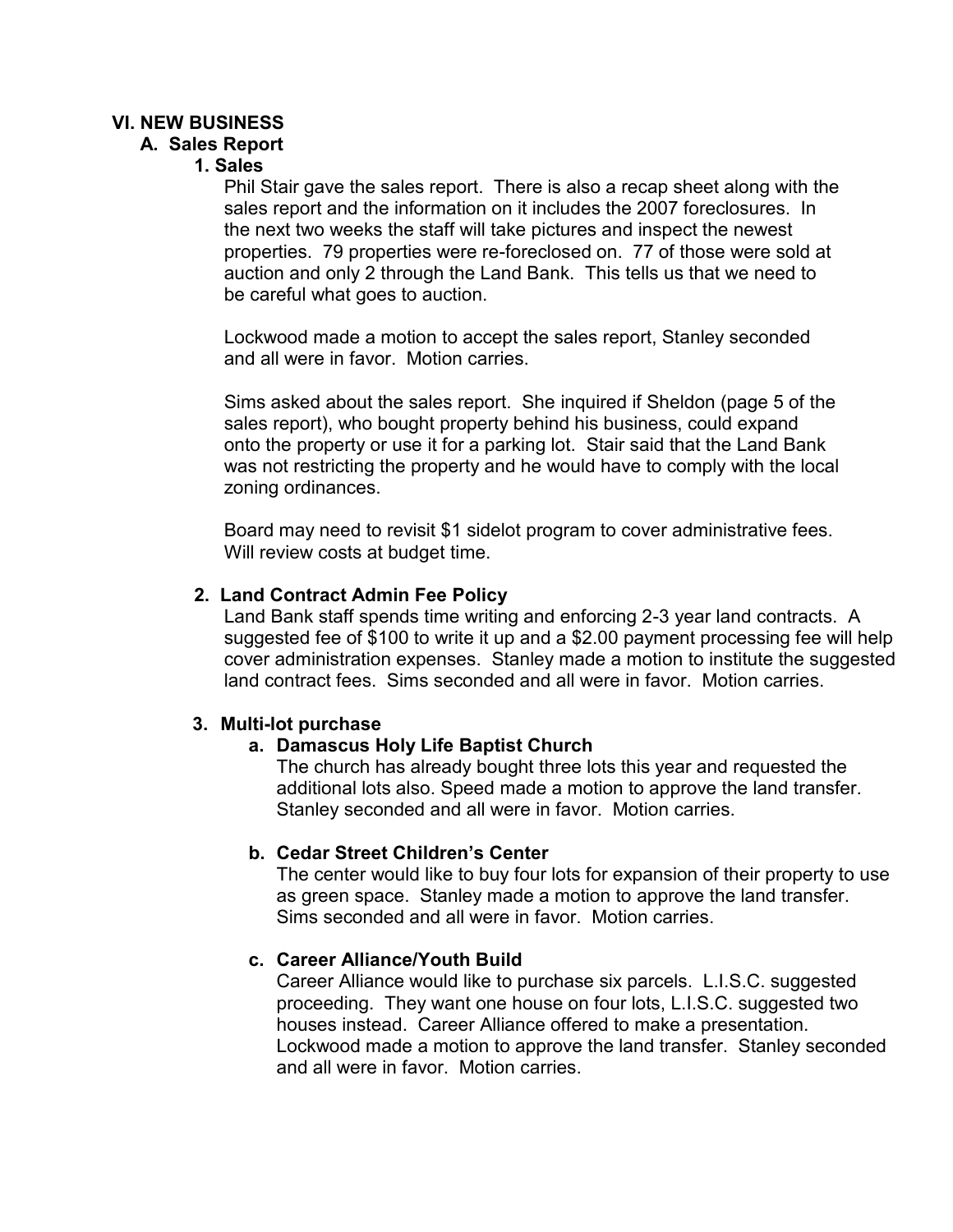### **d. Mott Children's Center**

The Mott Children's Center would like to purchase property for the future expansion of their facility. Stanley made a motion to approve the sale of the parcels. Sims seconded and all were in favor. Motion carries.

## **4. Land Transfers Competing Purchases**

The lot on 602 W. Home is desired by the land lord next door who would like a larger piece of property (40-80ft) and the neat homeowner across the street who would like to use the property for greening and asked for the property first. Dan suggested that the landlord provides The Land Bank with a plan on what he is going to do with the lot. Also, suggested sending it to the Citizens Advisory Council.

#### **B. Greening Initiative**

Looking at an Adopt A Lot program where people do not own the property but maintain and beautify it. With help from the institute The Land Bank is planning a demonstration site with low growing grass, veggie garden, rain gardens, and tree nursery. Patricia mentioned replacement trees ten feet tall for \$20.00. The Land Bank has applied for \$110,000 in funding from the C.S. Mott Foundation and Saginaw WIN. Patricia made a motion to apply and receive the C.S. Mott Foundation and Saginaw WIN grants. Stanley seconded and all were in favor. Motion carried.

#### **C. Disclosure of Related Entity**

A member of BRA will be doing some IT work to upgrade our system. Not a conflict of interest.

#### **VII. ADJOURN**

Meeting was adjourned at 12:43 p.m.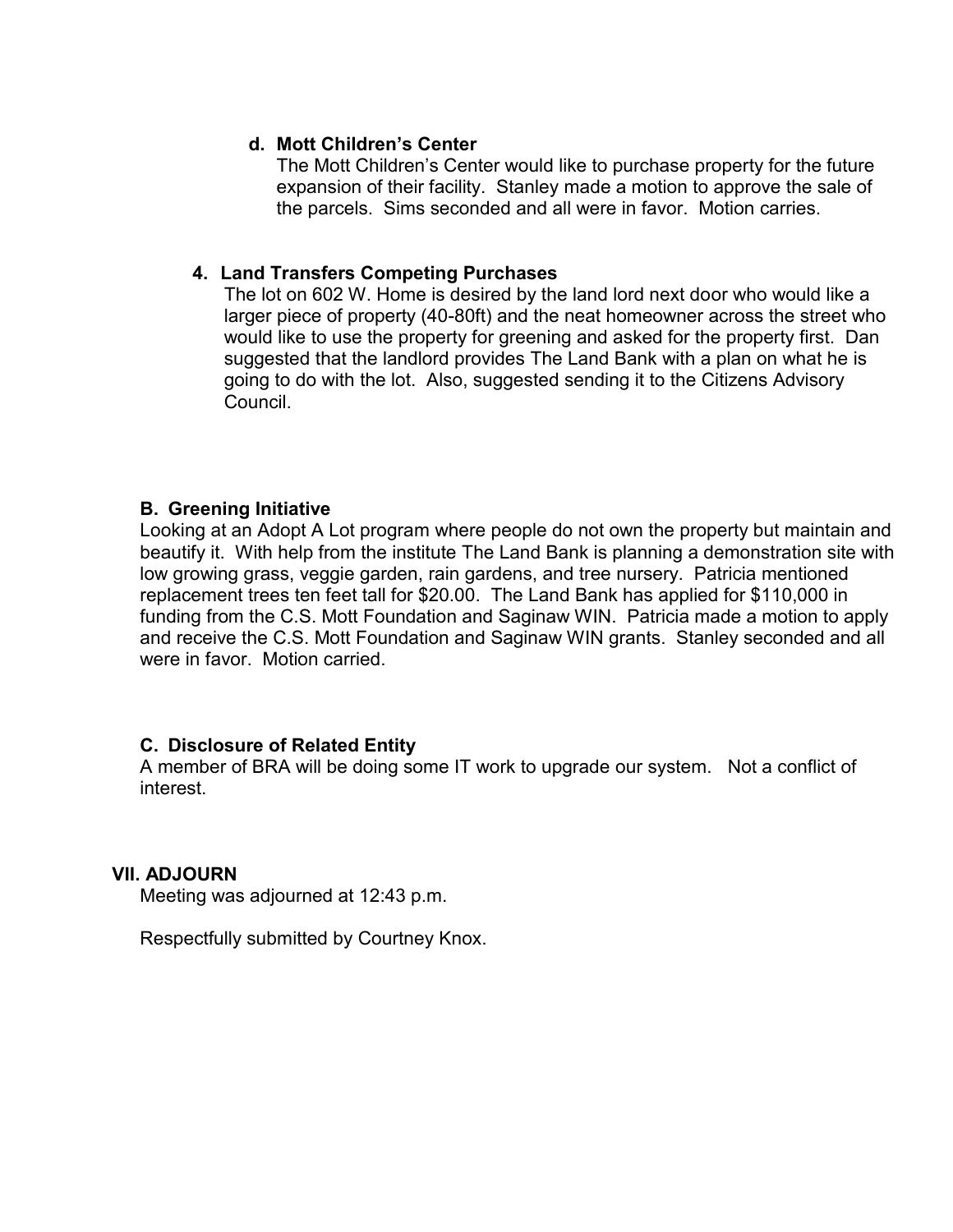# **Board Meeting Minutes GENESEE COUNTY LAND BANK AUTHORITY BOARD OF DIRECTORS June 7, 2007**

10:00 a.m. at Genesee County Administration Auditorium

#### **Board Members:**

*Present:* Linda Barber, Dan Kildee, Carolyn Sims, Raynetta Speed, and Woodrow **Stanley** *Absent:* Patricia Lockwood *Quorum present?* Yes

*Staff Present:* Jeff Burdick, Jon Care, Amy Hovey, Courtney Knox, Brian Larkin, Paul McShane, and Phil Stair

#### **I. WELCOME**

Meeting was called to order at 10:07 a.m. by Chairperson, Dan Kildee.

## **II. APPROVAL OF MINUTES**

Speed made a motion to approve the April 19, 2007 meeting minutes as written. Stanley seconded and all were in favor. Motion carries.

#### **III. PUBLIC COMMENT**

Charlotte Lancaster from Building Strong Women made a request to forego ownership of the current property at 2343 Douglas Joel. Stanley made a motion to rectify the situation to find a new home for Building Strong Women. Barber seconded and all were in favor. Motion carries.

#### **IV. FINANCIAL REPORT**

Handouts were given before the meeting. Kildee made a motion to accept the report. Simms seconded and all were in favor. Motion carries.

# **V. OLD BUSINESS**

# **A. Update on Durant Building**

Amy Hovey reported on the Durant Building and made a request to take a RFP approach instead of a Design Bid Approach. An RFP approach would incorporate a team, including architects, engineers, etc. Stanley made a motion to support the RFP approach. Speed seconded all in favor. Motion carries.

#### **B. Berridge Hotel**

Amy Hovey noted that the Berridge is moving forward. Waiting on a motion from the city to waive City of Flint prevailing wages and reinstate Federal prevailing wages. Sorenson & Gross is to start construction. Amy requested that the Land Bank Board also act as the GLBC Berridge Inc. Board, including Dan Kildee as Chairman, Raynetta Speed as Vice Chairman, Woodrow Stanley as Treasurer, and Patricia Lockwood as Secretary. Speed made a motion to have the Land Bank Board also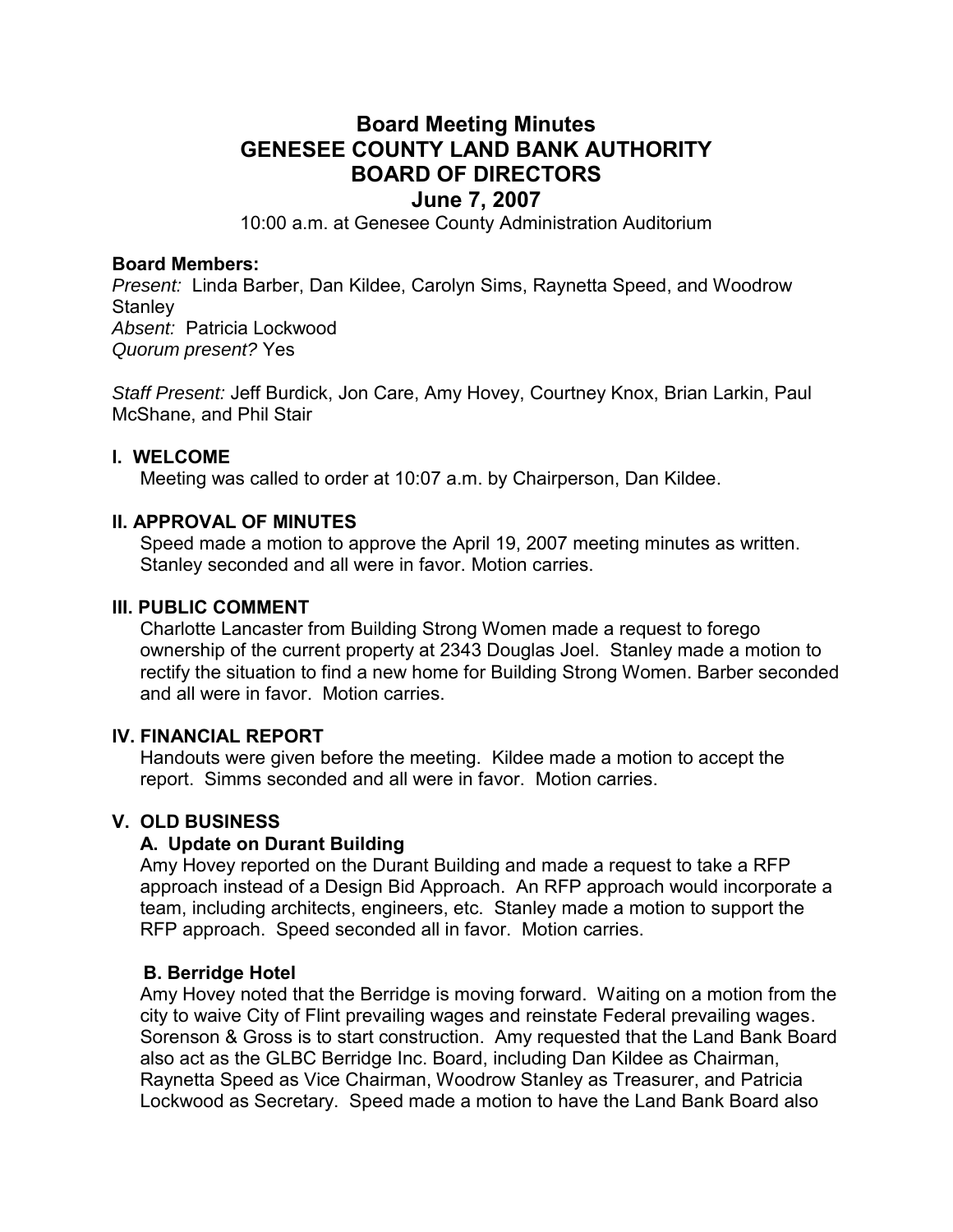serve as the GLBC Berridge Inc. board. Simms seconded all were in favor. Motion carries.

## **C. Update on Crim**

The Land Bank Building is now divided into 11 condominium units and suites are available for rent and/or sale. The Crim has signed the contract and will be holding their year round operations at 452 S. Saginaw, 1<sup>st</sup> Floor.

## **D. Update on Greening Strategy**

Jeff Burdick gave an update regarding the Land Bank greening strategy. 893 properties have been assigned to twelve Clean & Green groups. The Land Bank has also received about 20 applications for the Adopt-A-Lot program.

## **VI. NEW BUSINESS**

#### **A. Sales Report**

#### **1. Sales**

Phil Stair gave the sales report. Simms made a motion to accept the sales report. Speed seconded and all were in favor. Motion carries.

#### **2. Land Contract Late Fee Policy**

The Land Bank currently charges a late fee on Land Contract sales. To date this amount has varied. Phil Stair and Courtney Knox suggested a set late fee of \$35.00. Barber made a motion to standardize a \$35.00 late fee. Speed seconded and all were in favor. Motion carries.

#### **VII. ADJOURN**

Meeting was adjourned at 11:25 a.m.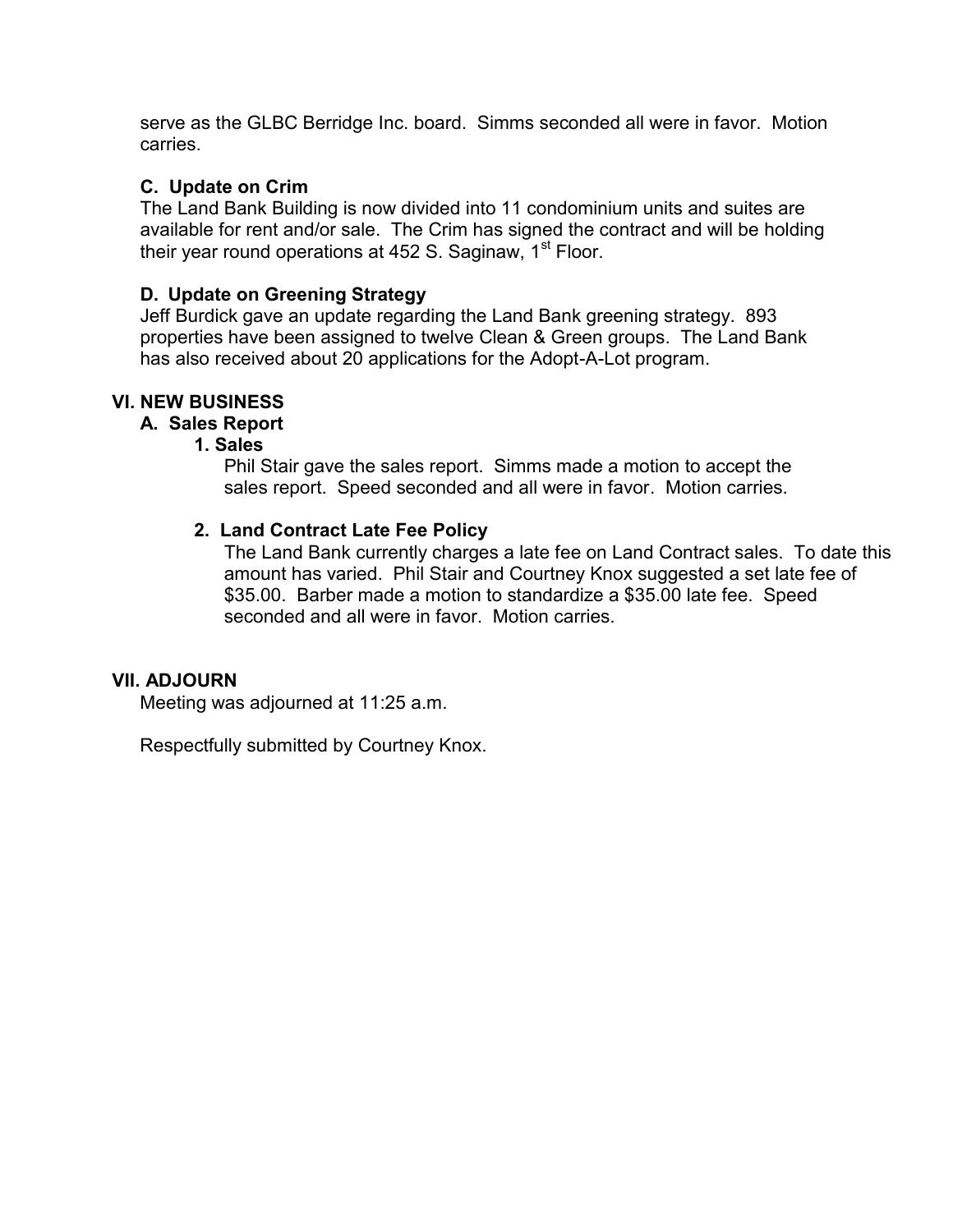# **Board Meeting Minutes GENESEE COUNTY LAND BANK AUTHORITY BOARD OF DIRECTORS June 19, 2007**

10:00 a.m. at Genesee County Administration Auditorium

#### **Board Members:**

*Present:* Linda Barber, Dan Kildee, Carolyn Sims, Raynetta Speed, and Woodrow **Stanley** *Absent:* Patricia Lockwood *Quorum present?* Yes

*Staff Present:* Jeff Burdick, Jon Care, Amy Hovey, Courtney Knox, Paul McShane, and Phil Stair

#### **I. WELCOME**

Meeting was called to order at 10:10 a.m. by Chairperson, Dan Kildee.

## **II. APPROVAL OF MINUTES**

Barber made a motion to approve the June 7, 2007 meeting minutes as written. Stanley seconded and all were in favor. Motion carries.

#### **III. PUBLIC COMMENT**

Kate Fields with Greater Eastside Community Association discussed the forfeiture notice that she had received from the Land Bank. She stated that if we foreclose on her property then she will go out of business and is asking for some type of arrangement to be made by the board. The full consideration for the sale of the land to Greater Eastside was \$18,711.26. The amount was based upon the minimum taxes due. This contract was for a term of twelve years with an interest rate equal to the rate at which Genesee County borrows funds subject to annual review. Greater Eastside was required to pay \$150.08 per month inclusive of principle and interest, payable in advance on the 1st day of each and every succeeding calendar month at the office of the Genesee County Land Bank. As of June 30, 2007 Greater Eastside was delinquent in payments, interest, and late fees totaling \$2,363.70. Kildee noted that this is not a situation the board should get involved in and made a motion for this to be resolved between Kate Fields, the Executive Director of Greater Eastside and Amy Hovey, the Interim Executive Director of the Genesee County Land Bank. Simms seconded and all were in favor. Motion carries.

#### **IV. FINANCIAL REPORT**

The financial report as of June  $30<sup>th</sup>$ , 2007 was distributed before the meeting. Speed made a motion to accept the financial report. Stanley seconded and all were in favor. Motion carries.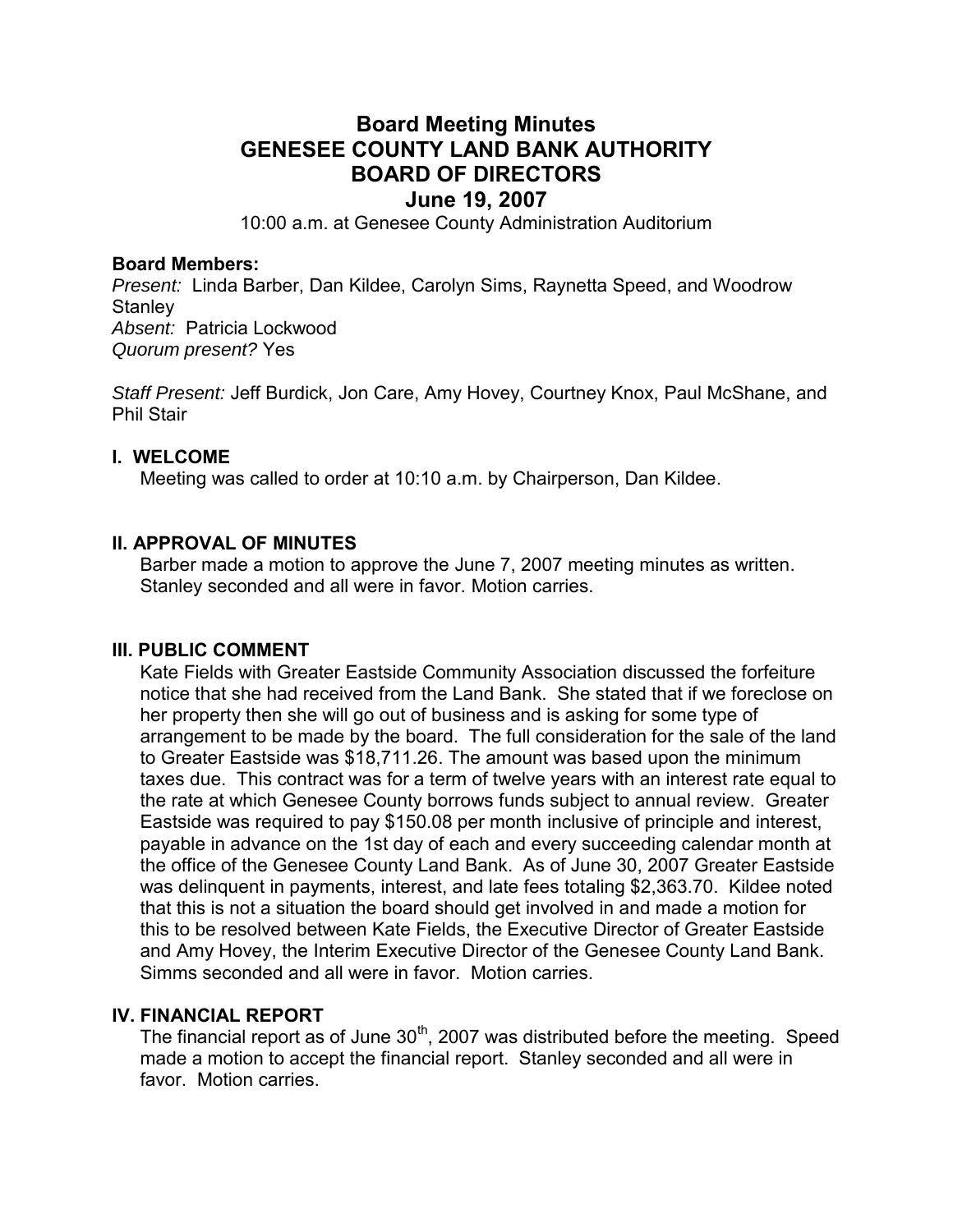## **V. OLD BUSINESS**

## **A. Update on Durant Building**

Amy Hovey reported that the Durant Building Project RFP has been revised to a Design RFP. The Land Bank was contacted by Karp & Associates, who would like to co-develop the project. The Land Bank would form an LLC with Karp & Associates, and would become minority owner. Karp & Associates has high capacity and will take a majority of the financial risk along with being responsible for leasing and operating expenses. The Land Bank will still hold minority ownership and be responsible for local, Brownfield, and other government funding. This is consistent with the original RFP that was sent out 18-24 months ago. The Land Bank will also recoup the costs that they have originally invested in the project at closing. Stanley made a motion for The Land Bank staff to enter into negotiations with Karp & Associates but a special meeting needs to be scheduled for further discussions with the developers. Speed seconded and all were in favor. Motion carries.

## **B. Berridge Hotel**

Amy Hovey noted that the Berridge is moving forward. Sorenson and Gross were low bidders and hopefully The Land Bank will be able to sign a construction agreement in the next couple of weeks. Amy Hovey requested that The Land Bank board accept the funding from L.I.S.C. for this project. Barber made a motion to accept the funding from L.I.S.C. Stanley seconded and all were in favor. Motion carries.

# **C. Stone Street**

The lowest bidder on the Stone Street project was Saylor, out of Troy, Michigan. We are waiting on \$325,000 of Home Funds from the city to start this project. Stanley made motion to accept this funding from the city upon receipt. Speed seconded and all were in favor. Motion carries.

#### **D. Update on Brownfield**

We are awaiting approval from Grand Blanc Township and Genesee Township. The Brownfield Plan discussion with The City of Flint has been moved to the special affairs meeting at the City of Flint on Monday, July 23, 2007 at 4:30 p.m.

# **E. Update by Citizen Advisory**

The Citizen Advisory Commission will be changing their name to the Board of Advisors.

The homeowner across the street from 602 E. Home Ave. has been recommended by the Board of Advisors to purchase the property at 602 E. Home. Barber made a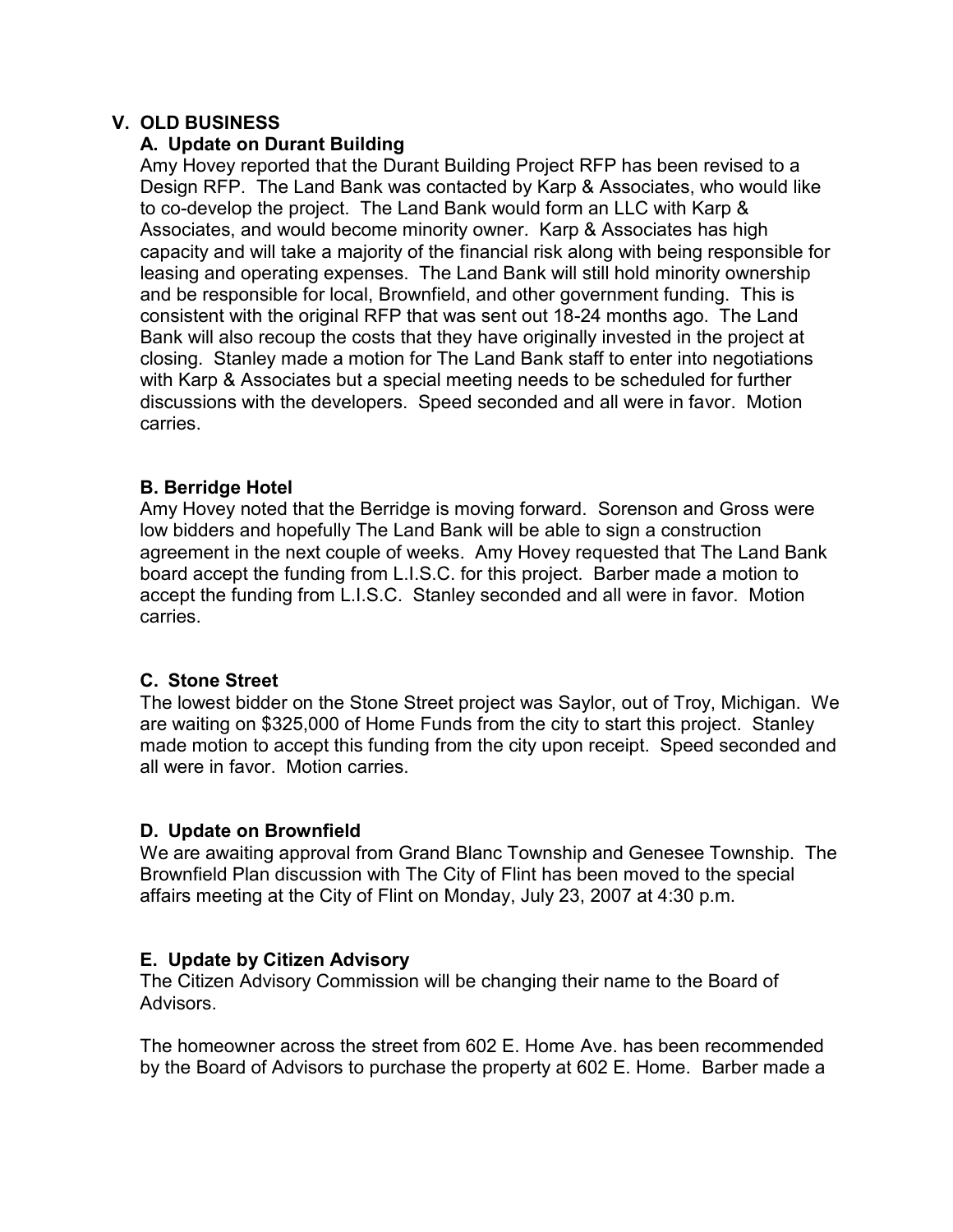motion to allow the homeowner across the street to purchase the property at 602 E. Home Ave. Stanley seconded and all were in favor. Motion carries.

# **VI. NEW BUSINESS**

#### **A. Sales Report**

### **1. Sales**

Phil Stair presented the sales report. Speed made a motion to accept the sales report. Stanley seconded and all were in favor. Motion carries.

A recommendation was made that we use the terminology side lot for only \$1.00 side lot purchases and that all other vacant lots that are not sold as a true side lot be classified as adjacent properties.

#### **2. Multi-Lot Purchase**

Chima Maduako, of Washington D.C. has requested three parcels of Land (VL Meida, 1243 Kurtz, and 1239 S. Cornel), but has only submitted interest over the internet. Jeff recommended that we request the proper paper work from her. Barber made motion for the Land Bank Staff to request proper paperwork from Maduako. Stanley seconded and all were in favor. Motion carries.

#### **VII. ADJOURN**

Meeting was adjourned at 11:25 a.m.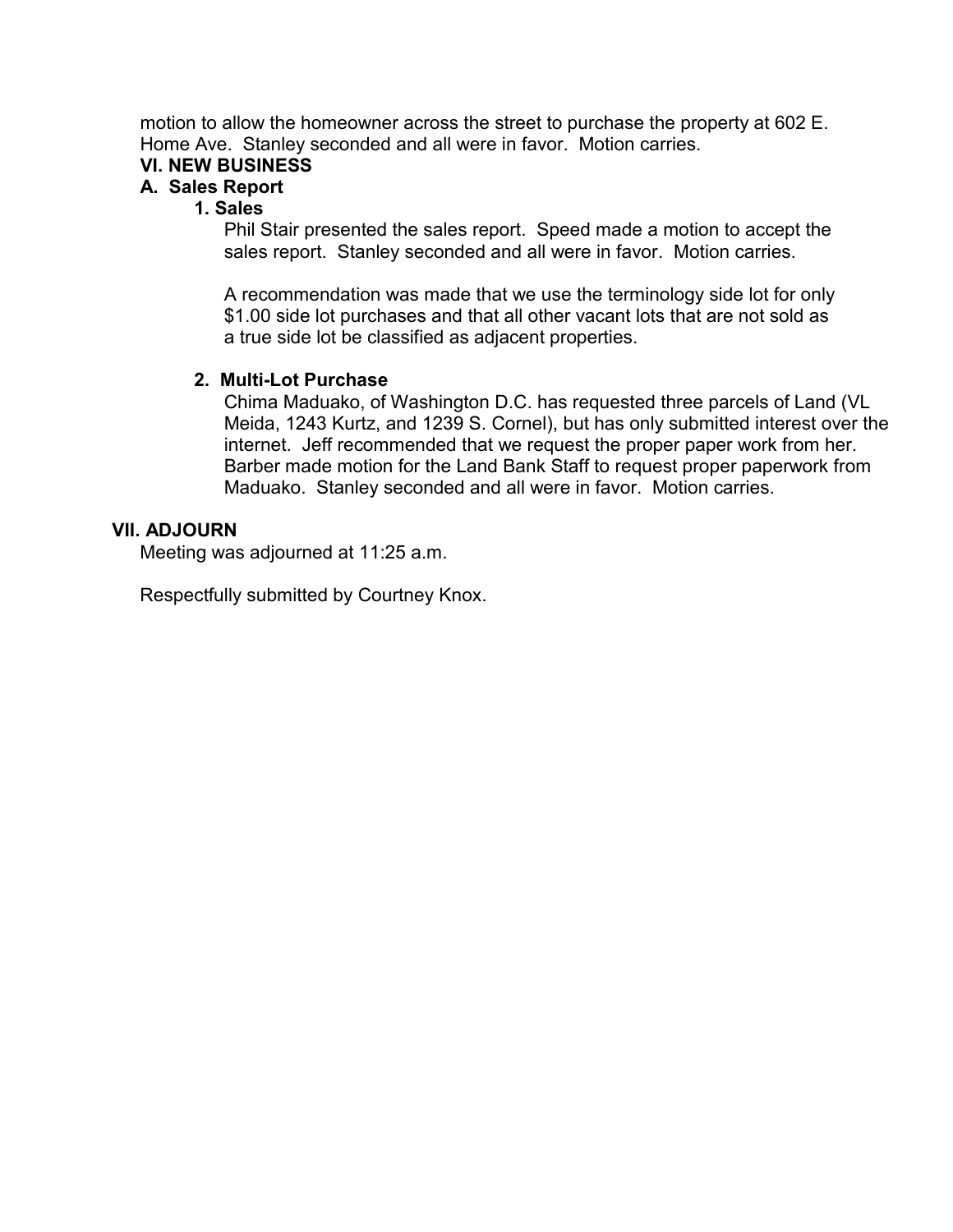# **Board Meeting Minutes GENESEE COUNTY LAND BANK AUTHORITY BOARD OF DIRECTORS September 13, 2007**

10:00 a.m. at Genesee County Administration Auditorium

#### **Board Members:**

*Present:* Dan Kildee, Raynetta Speed, and Woodrow Stanley *Absent:* Patricia Lockwood, Linda Barber, and Carolyn Sims *Quorum present?* No. Under our bylaws the chairman is authorized to execute action in the absence of a board meeting. We will act today in consensus with the present members. Dan Kildee will execute the actions of the present members and the Genesee County Land Bank will have the authority from Dan Kildee and the present members.

*Staff Present:* Jeff Burdick, Jon Care, Amy Hovey, Courtney Knox, Paul McShane, Phil Stair, and Carolyn Davis

#### **I. WELCOME**

Meeting was called to order at 10:11 a.m. by Chairperson, Dan Kildee.

#### **II. APPROVAL OF MINUTES**

Stanley made a motion to approve the July 19, 2007 meeting minutes as written. Speed seconded and all were in favor. Motion carries.

#### **III. PUBLIC COMMENT**

None

#### **IV. FINANCIAL REPORT**

The 2007-2008 proposed budget was distributed before the meeting. Paul McShane noted a change increasing total appropriations by \$87,993. Speed made a motion to accept the proposed budget. Stanley seconded and all were in favor. Motion carries.

#### **V. OLD BUSINESS**

#### **A. Update on Durant Building**

Amy Hovey noted that the Durant is moving forward. Hovey also recommended Board approval to form Genesee County Land Bank Durant Inc. and use the current Land Bank board as the board of directors for Genesee County Land Bank Durant Inc. for tax purposes. Stanley made a motion to establish Genesee County Land Bank Durant Inc. Speed seconded and all were in favor. Motion carries. Genesee County Land Bank Durant, Inc. will host their first board meeting subsequent to the Land Bank board meeting. The Genesee County Land Bank Durant Inc. and Karp and Associates would for form together Durant Development Group LLC. Karp would be a 95% share holder and Genesee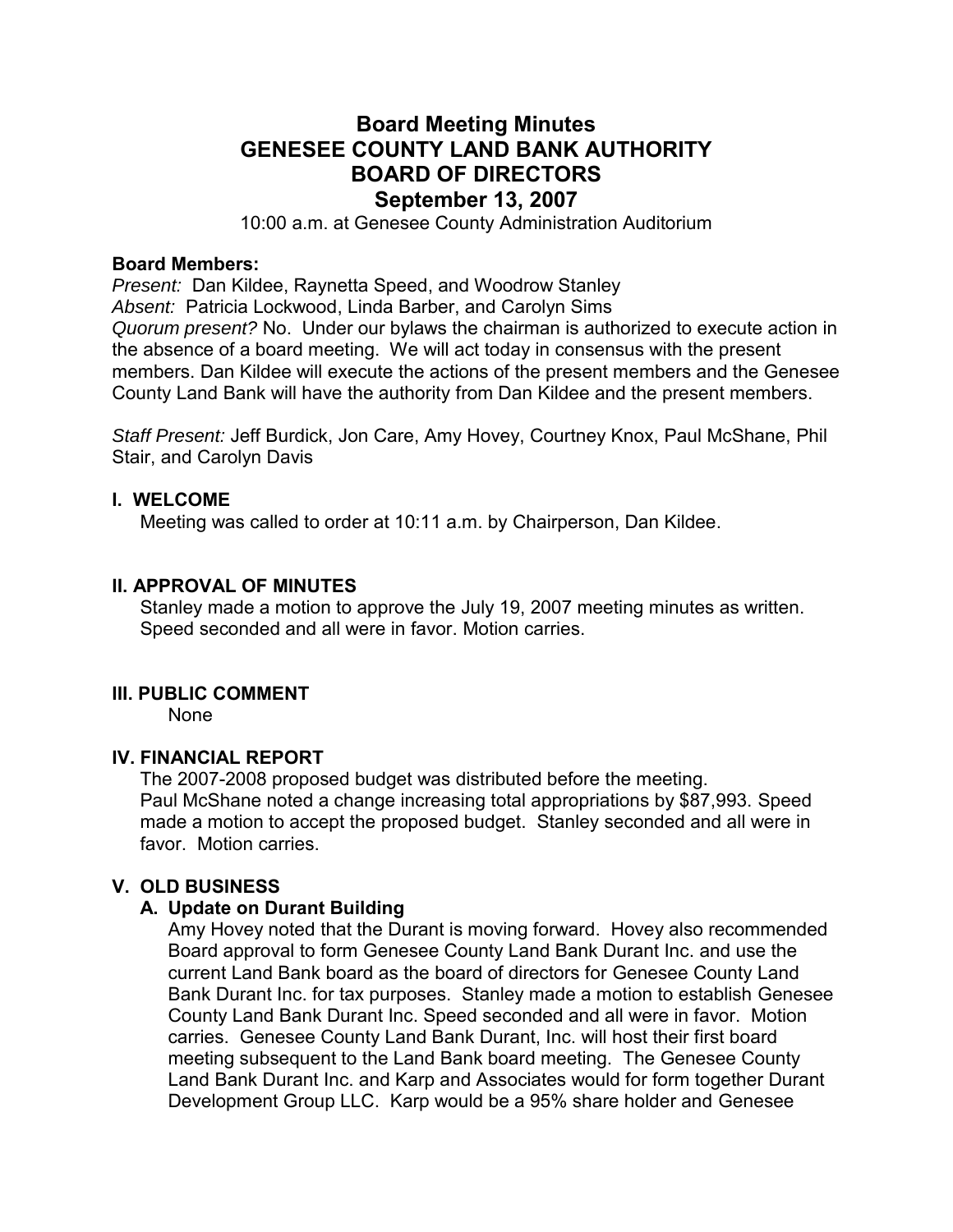County Land Bank Durant Inc. would be a limited partner. At the construction closing Land Bank will be reimbursed for expenses spent thus far. The Land Bank will be silent partners and will not be responsible for any losses or profits. The developers will take full risk in the project. Including development risks and operating risks. Stanley stated he would like the community to be involved in the development of the project. The next step will be for the Genesee County Land Bank Authority Durant Inc. board to authorize the approval to enter into and LLC with Karp & Associates.

# **B. Berridge Hotel**

Amy Hovey noted that the Berridge is moving forward. We are looking at a construction breaking the second week in October.

# **C. Stone Street**

The Ground Breaking ceremony was held on September 10, 2007 with at least 100 people in attendance. We are now in the final stages of building permits. Citizens Bank approved a \$400,000 Builders Line of Credit. The security loan will be backed by the building and the development. Speed made a motion to execute the loan documents and the approval of Kildee to sign the loan documents. Stanley seconded and all were in favor. Motion carries.

# **D. Update on Brownfield**

The Genesee County Board of Commissioners approved the Brownfield financing. All local units have also approved the financing. The Land Bank is now awaiting approval from M.E.D.C./M.E.G.A. A notice to board members was handed out informing them that The Genesee County Land Bank Authority in cooperation with the Genesee County Brownfield Redevelopment Authority is preparing applications for EPA Brownfield Redevelopment grant funds.

#### **E. Update by Citizen Advisory**

Carolyn Davis has been hired as the Land Bank's new Americorp employee. The Board of Advisors is concerned over maintaining Land Bank property. They have formed a sub committee and are looking at over thirty organizations within the city to help assist with the cleanup.

#### **VI. NEW BUSINESS**

# **A. Sales Report**

#### **1. Sales**

Phil Stair presented the sales report. Stanley made a motion to accept the sales report. Speed seconded and all were in favor. Motion carries.

# **2. Multi-Lot Purchase**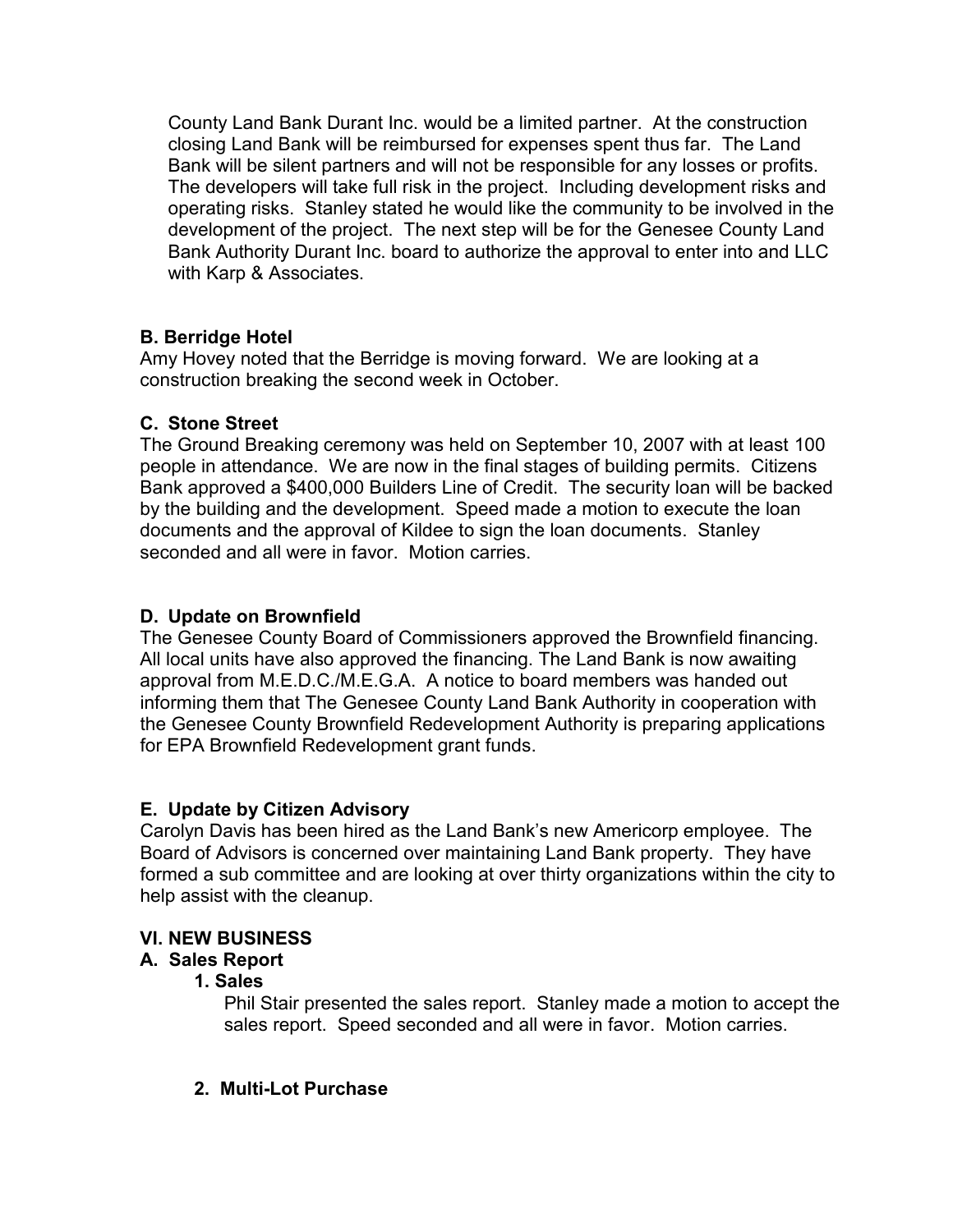- a. Matt Taylor requested the purchase of two vacant lots on Albert and Harriett. The neighborhood association would take on the responsibility of maintaining the lots. Speed made motion for the sale of the two vacant lots to Taylor. Stanley seconded and all were in favor. Motion carries.
- b. John Harris requested an additional lot on Yale next to two he has already purchased. He is requesting this lot for the control of the property surrounding his home. Speed made a motion for the sale of the vacant lot to Harris. Stanley seconded and all were in favor. Motion carries
- c. Sheldon Banks requested the purchase of four vacant lots on Clyde near a party store he is in the process of purchasing for the purpose of clearing/cleaning out the area. Speed made a motion for the sale of the vacant lots to Banks. Stanley seconded and all were in favor. Motion carries.

## **VII. ADJOURN**

Meeting was adjourned at 11:25 a.m.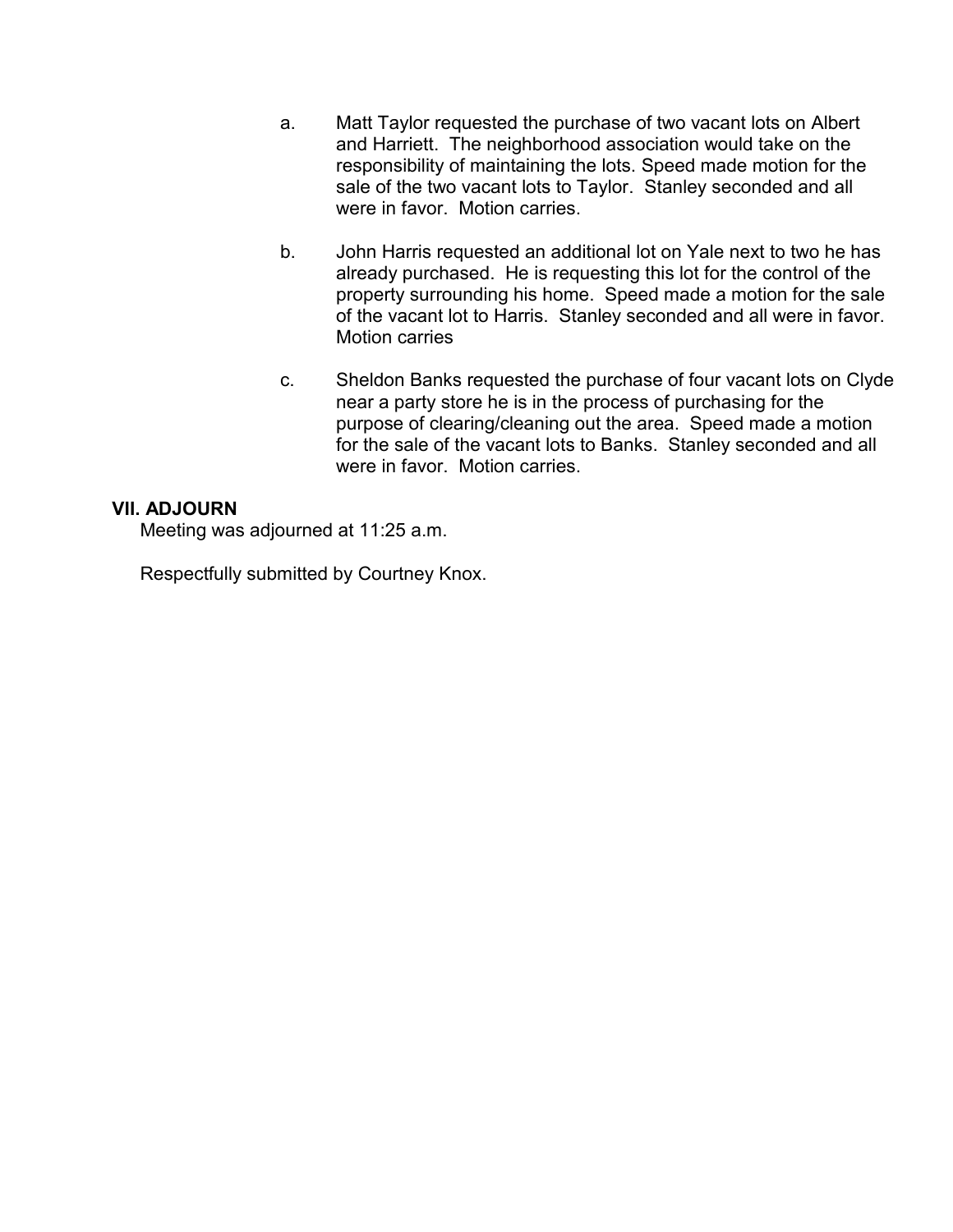# **Board Meeting Minutes GENESEE COUNTY LAND BANK AUTHORITY BOARD OF DIRECTORS October 25, 2007**

11:00 a.m. at Genesee County Administration Auditorium

#### **Board Members:**

*Present:* Dan Kildee, Carolyn Sims, Raynetta Speed, and Woodrow Stanley *Absent:* Linda Barber and Patricia Lockwood *Quorum present?* Yes

*Staff Present:* Jeff Burdick, Jon Care, Amy Hovey, Courtney Knox, Paul McShane, and Phil Stair

#### **I. WELCOME**

Meeting was called to order at 11:10 a.m. by Chairperson, Dan Kildee.

#### **II. APPROVAL OF MINUTES**

Speed made a motion to approve the September 13, 2007 meeting minutes as written. Stanley seconded and all were in favor. Motion carries.

#### **III. PUBLIC COMMENT**

Tony Martin with U.S. Department of HUD reported on several activities taking part throughout the area. Genesee County's Annual Outreach will be holding a luncheon for the homeless on November 14, 2007 at 11:30 a.m. at four different locations, First Presbyterian Church, North End Soup Kitchen, East Side Mission, and Vermont Christian Church. HUD recently awarded housing grants to fight discrimination. The lone recipient in Flint was Legal Services. There were three other Michigan cities who also received this grant. On the housing counseling front HUD made grants to two Flint entities, Greater Eastside & Mission of Peace. Also, the bankers in the area are hosting a foreclosure prevention seminar in partnership with Salem on November 29 at Ebenezer Community Center.

#### **IV. FINANCIAL REPORT**

With the fiscal year ending on September 30, 2007 The Land Bank is currently working on putting the financial audit together. A resolution was put into place authorizing Jon Care and Woodrow Stanley as signatories on our bank account. Stanley made a motion to except this resolution. Sims seconded and all were in favor. Motion carries.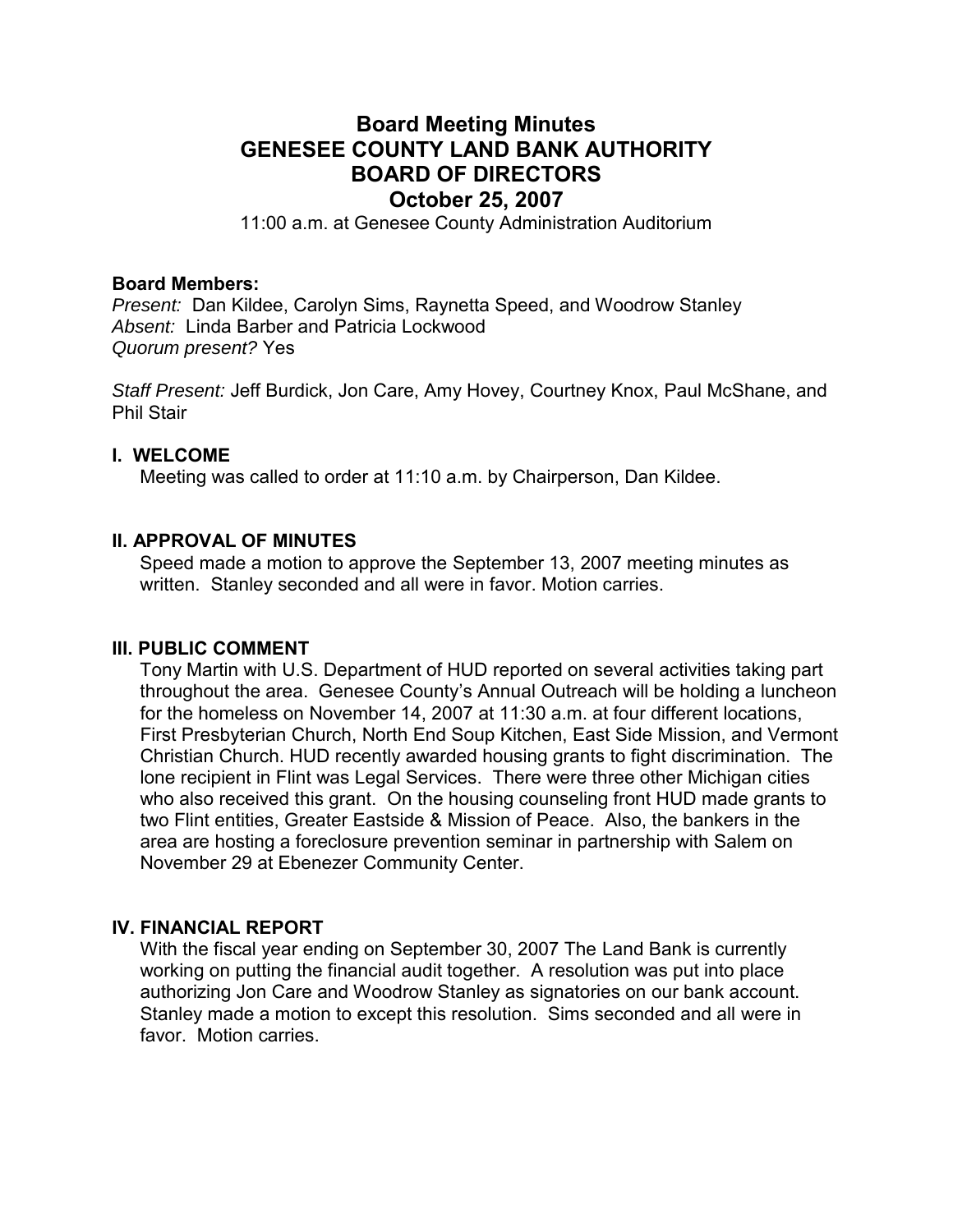# **V. OLD BUSINESS**

## **A. Update on Berridge Hotel**

Amy Hovey reported that the construction has started on the Berridge. We expect the property to be ready in July 2008.

# **B. Update on Brownfield**

The Brownfield plan has went through various stages of approval. On Tuesday, October 30, 2007, the financial and bond consultant will review bond pricing and issuing the bond.

# **C. Update on Executive Director Search**

The Land Bank Board has formed an Executive Director Search Committee. The Committee will be meeting on a monthly basis and relaying any progress to the board.

## **D. Update by Citizen Advisory**

The Board of Advisors will hold their regular meeting on October 30, 2007. The Board will discuss the issue that each year The Land Bank is receiving more and more properties but not necessarily more money. The Board has formed an ad-hoc committee and is looking at partnering with other agencies to resolve this issue. The Board would also like to meet with The Land Bank executive director and property maintenance manager.

# **VI. NEW BUSINESS**

# **A. Sales Report**

#### **1. Sales**

Phil Stair presented the sales report. Speed made a motion to accept the sales report. Stanley seconded and all were in favor. Motion carries.

#### **2. Multi-Lot Purchase**

**a.** Mr. Willie R. Woodard has submitted applications to acquire five properties located near his home. The purpose of his purchase is to beautify the neighborhood. The lots would be sold for \$100.00 each plus processing and filing fees. Parcels 46-25-257-028, 46- 25-259-001, 46-25-259-002, 46-25-259-003, and 46-25-259-004 are the properties Mr. Woodard would like to purchase. Speed made a motion to sell the properties to Mr. Woodard. Stanley seconded and all were in favor. Motion carries.

**b.** Mr. Bruce Richardson has submitted applications to acquire eight properties to locate his Asphalt Sealing company. He also is purchasing two lots from the City of Flint. The lots are all located on or near the intersection of Industrial and Stewart Avenues. The